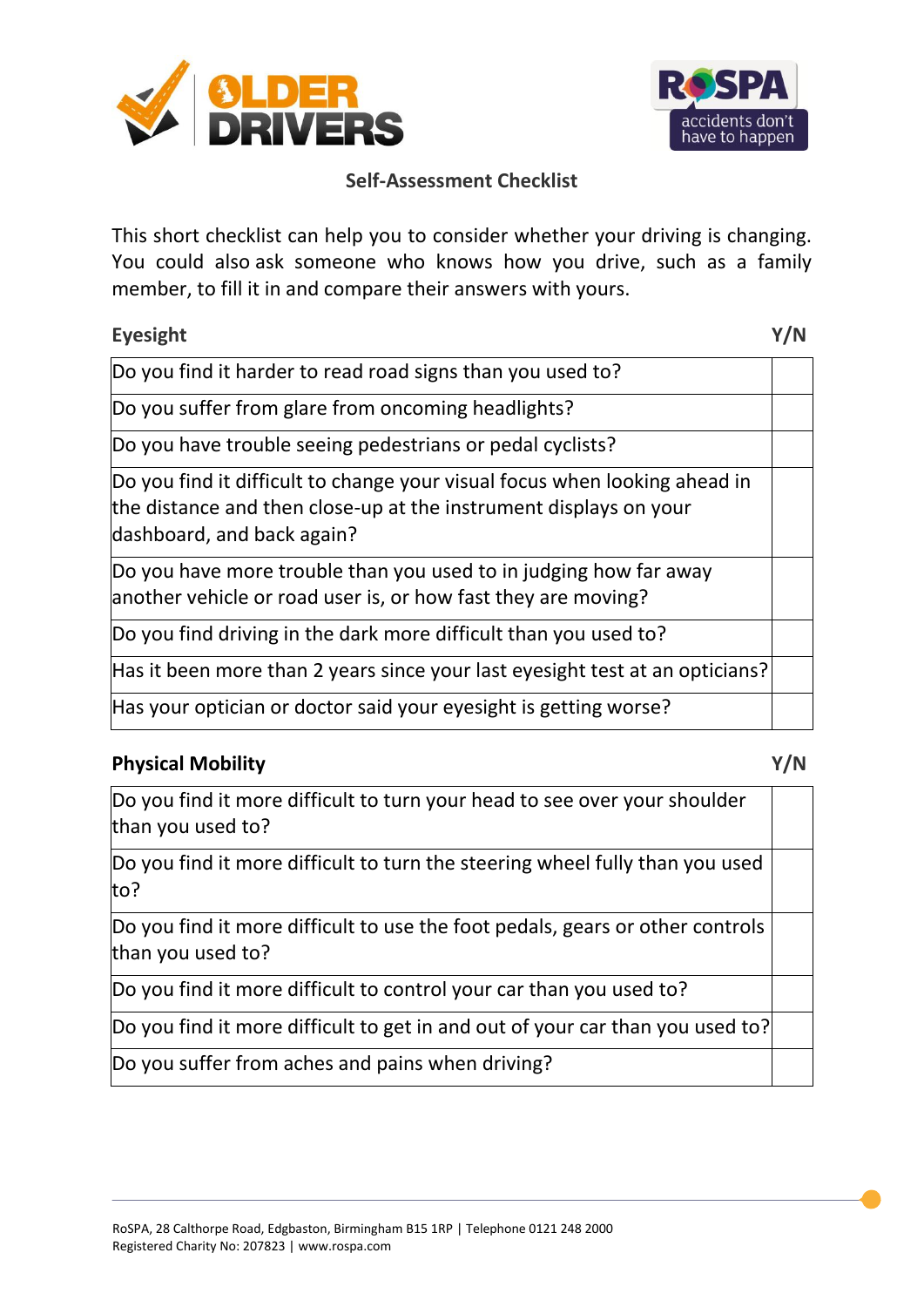



| <b>Tiredness</b>                                                  | Y/N |
|-------------------------------------------------------------------|-----|
| Do you feel more tired after, or while, driving than you used to? |     |
| Have you found yourself nearly nodding off when driving?          |     |
| Do you feel sleepy when driving during the day?                   |     |
| Do you have trouble concentrating when driving?                   |     |
| Do you have trouble sleeping at night?                            |     |

# **Making Decisions Y/N**

| Do you have trouble concentrating when driving?                                                                       |  |
|-----------------------------------------------------------------------------------------------------------------------|--|
| Do you find driving on high speed roads, such as motorways and dual<br>carriageways, more difficult than you used to? |  |
| Do you find negotiating large, busy junctions and roundabouts difficult?                                              |  |
| Do you react more slowly in difficult, complex situations?                                                            |  |
| Do you drive much more slowly than the speed limit, even when there is<br>llittle traffic?                            |  |
| Do you find changing lanes more difficult than you used to?                                                           |  |
| Do you find it difficult to judge when it's safe to pull out of a junction?                                           |  |
| Do you often feel anxious or stressed when driving?                                                                   |  |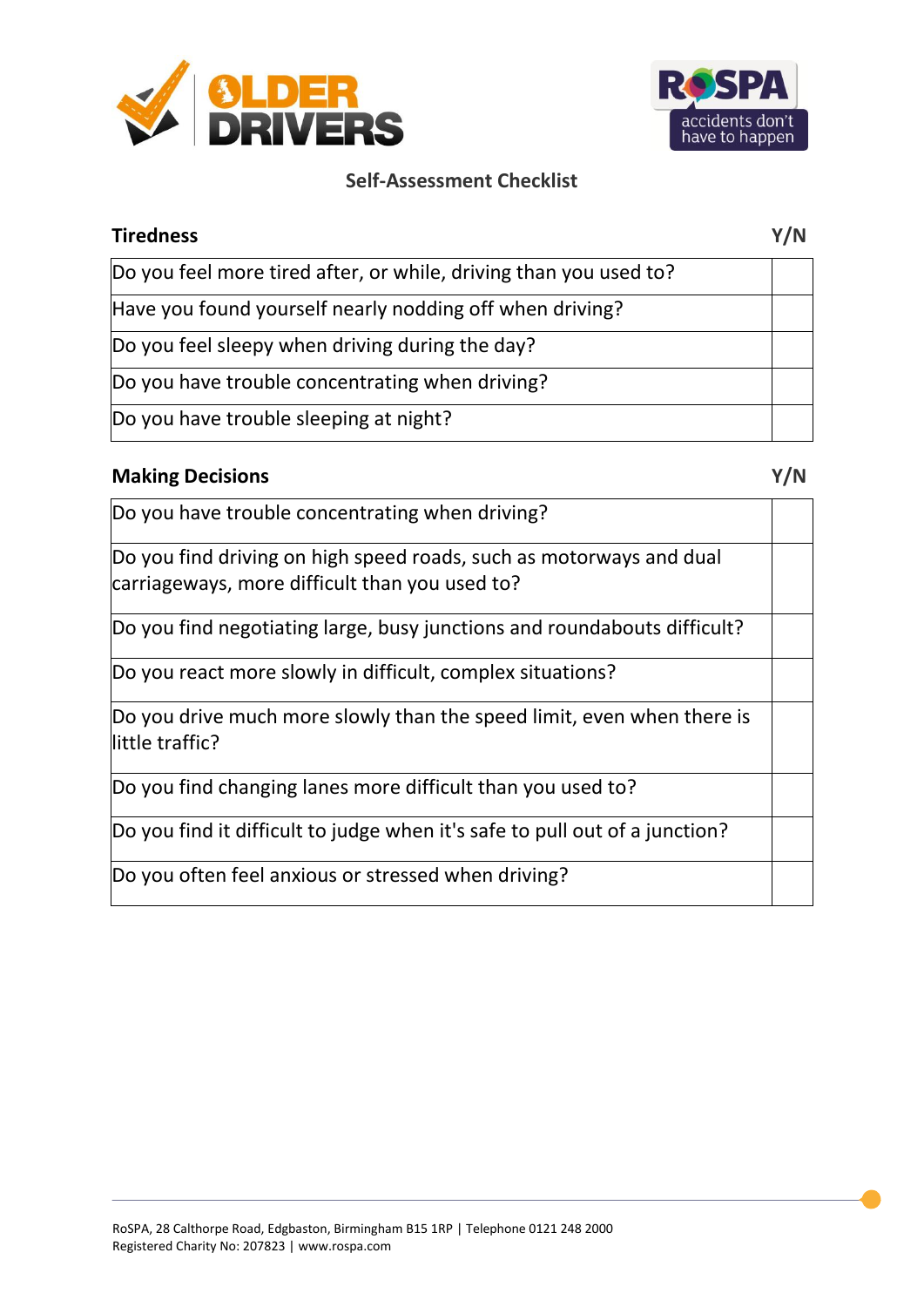



# **Medical Y/N**

Do you have a medical condition that you must report to the DVLA, or the DVA in Northern Ireland?

Has a doctor or other health professional expressed concern about your driving?

Do you suffer from a serious medical condition, such as diabetes, heart disease, dementia, epilepsy or arthritis?

Are you taking any medication that might affect your driving?

Do you find it difficult to follow all the advice about how to take your medication correctly?

# **Driving History Y/N**

Has the number of near misses you've had increased in the last year or so?

Have you had a crash in the last year or so?

Have you received any penalty points on your licence in the last year or so?

Have you been stopped by the Police because of your driving in the last year or so?

## **Answers**

If you answered 'yes' to any of these questions, consider what you can do to cope with these changes and make your driving safer and easier. For example:

- A driving assessment might pinpoint some simple changes to your driving that could help. See [Find a Driving Assessment f](http://www.olderdrivers.org.uk/driver-assessment/find-a-driver-assessment/)or details.
- Changing when and where you drive, for example, to avoid driving at night or on certain types of road, might also help  $-$  see [Keep Driving,](http://www.olderdrivers.org.uk/keep-driving/) and the websites listed under Further Information at the bottom of this page, for more advice.
- You could also consider changing or adapting your car, especially if you have mobility problems. See the [Your Car](http://www.olderdrivers.org.uk/your-car/) for further information.